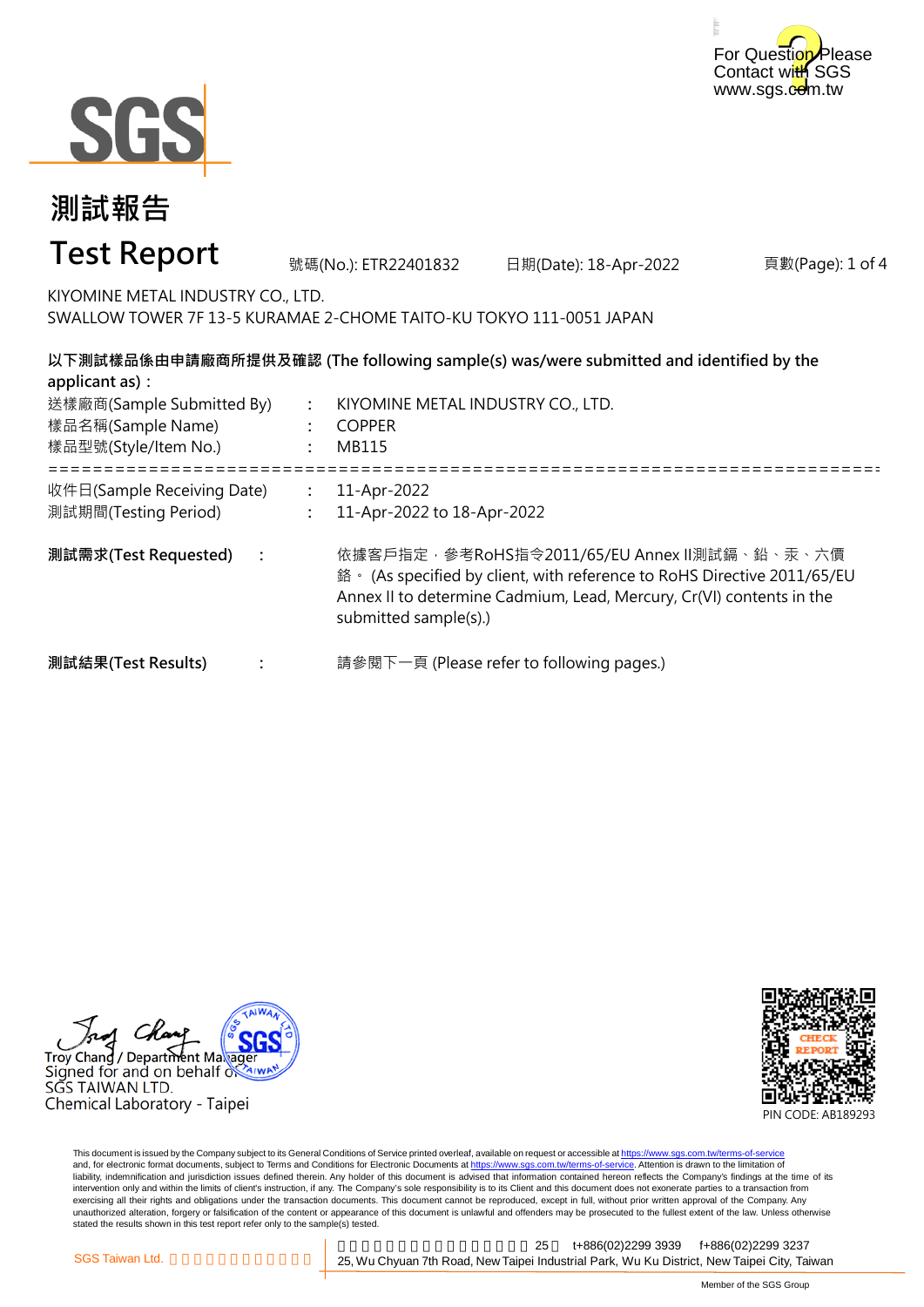

# **測試報告**

### **Test Report**

號碼(No.): ETR22401832 日期(Date): 18-Apr-2022 頁數(Page): 2 of 4

KIYOMINE METAL INDUSTRY CO., LTD. SWALLOW TOWER 7F 13-5 KURAMAE 2-CHOME TAITO-KU TOKYO 111-0051 JAPAN

### **測試部位敘述 (Test Part Description)**

No.1 **:** 淺金色金屬 (LIGHT GOLDEN COLORED METAL)

#### **測試結果 (Test Results)**

| 測試項目                                  | 測試方法                                                                     | 單位                      | <b>MDL</b>     | 結果       |
|---------------------------------------|--------------------------------------------------------------------------|-------------------------|----------------|----------|
| (Test Items)                          | (Method)                                                                 | (Unit)                  |                | (Result) |
|                                       |                                                                          |                         |                | No.1     |
| 鎘 (Cd) (Cadmium (Cd)) (CAS No.: 7440- | 參考IEC 62321-5: 2013, 以感應耦合電漿發射光                                          | mg/kg                   | 2              | n.d.     |
| $43-9$                                | 譜儀分析。(With reference to IEC 62321-5:                                     |                         |                |          |
|                                       | 2013, analysis was performed by ICP-OES.)                                |                         |                |          |
|                                       | 鉛 (Pb) (Lead (Pb)) (CAS No.: 7439-92-1) 參考IEC 62321-5: 2013 , 以感應耦合電漿發射光 | mg/kg                   | $\overline{2}$ | 2.90     |
|                                       | 譜儀分析。(With reference to IEC 62321-5:                                     |                         |                |          |
|                                       | 2013, analysis was performed by ICP-OES.)                                |                         |                |          |
| 汞 (Hg) (Mercury (Hg)) (CAS No.: 7439- | 參考IEC 62321-4: 2013+ AMD1: 2017, 以感應耦                                    | mg/kg                   | 2              | n.d.     |
| $97-6$                                | 合電漿發射光譜儀分析。(With reference to IEC                                        |                         |                |          |
|                                       | 62321-4: 2013+ AMD1: 2017, analysis was                                  |                         |                |          |
|                                       | performed by ICP-OES.)                                                   |                         |                |          |
| 六價鉻 (Hexavalent Chromium) Cr(VI)      | 參考IEC 62321-7-1: 2015, 以紫外光-可見光分光                                        | $\mu$ g/cm <sup>2</sup> | 0.1            | n.d.     |
| $(CAS No.: 18540-29-9)$ (#2)          | 光度計分析。(With reference to IEC 62321-7-1:                                  |                         |                |          |
|                                       | 2015, analysis was performed by UV-VIS.)                                 |                         |                |          |

#### **備註(Note):**

1. mg/kg = ppm;0.1wt% = 0.1% = 1000ppm

2. MDL = Method Detection Limit (方法偵測極限值)

- 3. n.d. = Not Detected (未檢出) ; 小於MDL / Less than MDL
- 4. (#2) =

a. 當六價鉻結果大於0.13 μg/cm<sup>2</sup>,表示樣品表層含有六價鉻。(The sample is positive for Cr(VI) if the Cr(VI) concentration is greater than 0.13 µg/cm². The sample coating is considered to contain Cr(VI).) b. 當六價鉻結果為n.d. (濃度小於0.10 μg/cm<sup>2</sup>), 表示表層不含六價鉻。(The sample is negative for Cr(VI) if Cr(VI) is n.d. (concentration less than 0.10 µg/cm²). The coating is considered a non-Cr(VI) based coating) c. 當六價鉻結果介於 0.10 及 0.13 µg/cm<sup>2</sup> 時, 無法確定塗層是否含有六價鉻。(The result between 0.10 µg/cm<sup>2</sup> and 0.13 µg/cm² is considered to be inconclusive - unavoidable coating variations may influence the determination.)

This document is issued by the Company subject to its General Conditions of Service printed overleaf, available on request or accessible at https://www.sgs.com.tw/terms-of-service and, for electronic format documents, subject to Terms and Conditions for Electronic Documents at https://www.sgs.com.tw/terms-of-service. Attention is drawn to the limitation of liability, indemnification and jurisdiction issues defined therein. Any holder of this document is advised that information contained hereon reflects the Company's findings at the time of its intervention only and within the limits of client's instruction, if any. The Company's sole responsibility is to its Client and this document does not exonerate parties to a transaction from exercising all their rights and obligations under the transaction documents. This document cannot be reproduced, except in full, without prior written approval of the Company. Any unauthorized alteration, forgery or falsification of the content or appearance of this document is unlawful and offenders may be prosecuted to the fullest extent of the law. Unless otherwise stated the results shown in this test report refer only to the sample(s) tested.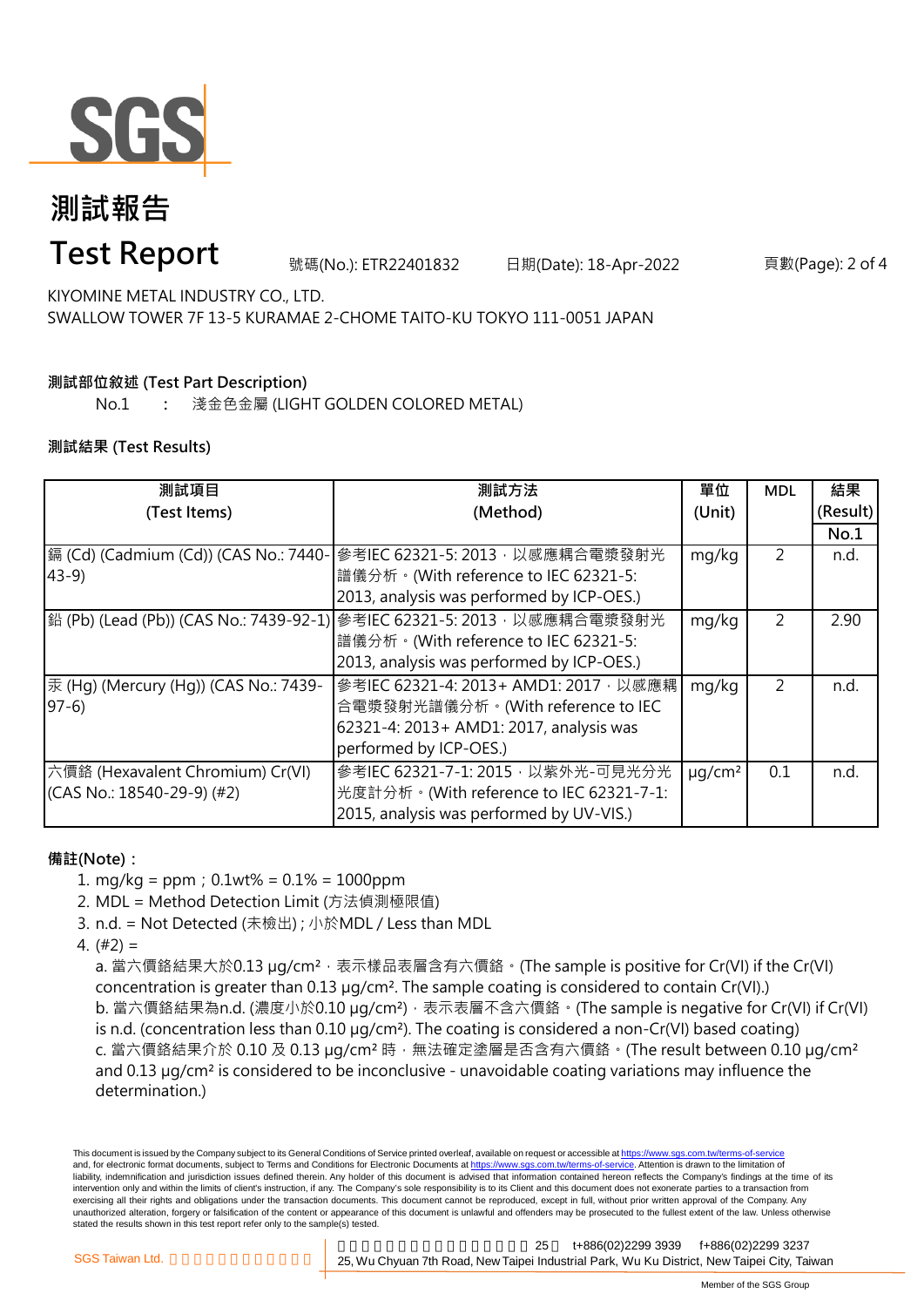

## **測試報告 Test Report**

號碼(No.): ETR22401832 日期(Date): 18-Apr-2022 頁數(Page): 3 of 4

KIYOMINE METAL INDUSTRY CO., LTD. SWALLOW TOWER 7F 13-5 KURAMAE 2-CHOME TAITO-KU TOKYO 111-0051 JAPAN

#### **重金屬流程圖 / Analytical flow chart of Heavy Metal**

根據以下的流程圖之條件,樣品已完全溶解。(六價鉻測試方法除外)

These samples were dissolved totally by pre-conditioning method according to below flow chart. ( $Cr^{6+}$  test method excluded)



This document is issued by the Company subject to its General Conditions of Service printed overleaf, available on request or accessible at https://www.sgs.com.tw/terms-of-service and, for electronic format documents, subject to Terms and Conditions for Electronic Documents at https://www.sgs.com.tw/terms-of-service. Attention is drawn to the limitation of liability, indemnification and jurisdiction issues defined therein. Any holder of this document is advised that information contained hereon reflects the Company's findings at the time of its intervention only and within the limits of client's instruction, if any. The Company's sole responsibility is to its Client and this document does not exonerate parties to a transaction from exercising all their rights and obligations under the transaction documents. This document cannot be reproduced, except in full, without prior written approval of the Company. Any<br>unauthorized alteration, forgery or falsif stated the results shown in this test report refer only to the sample(s) tested.